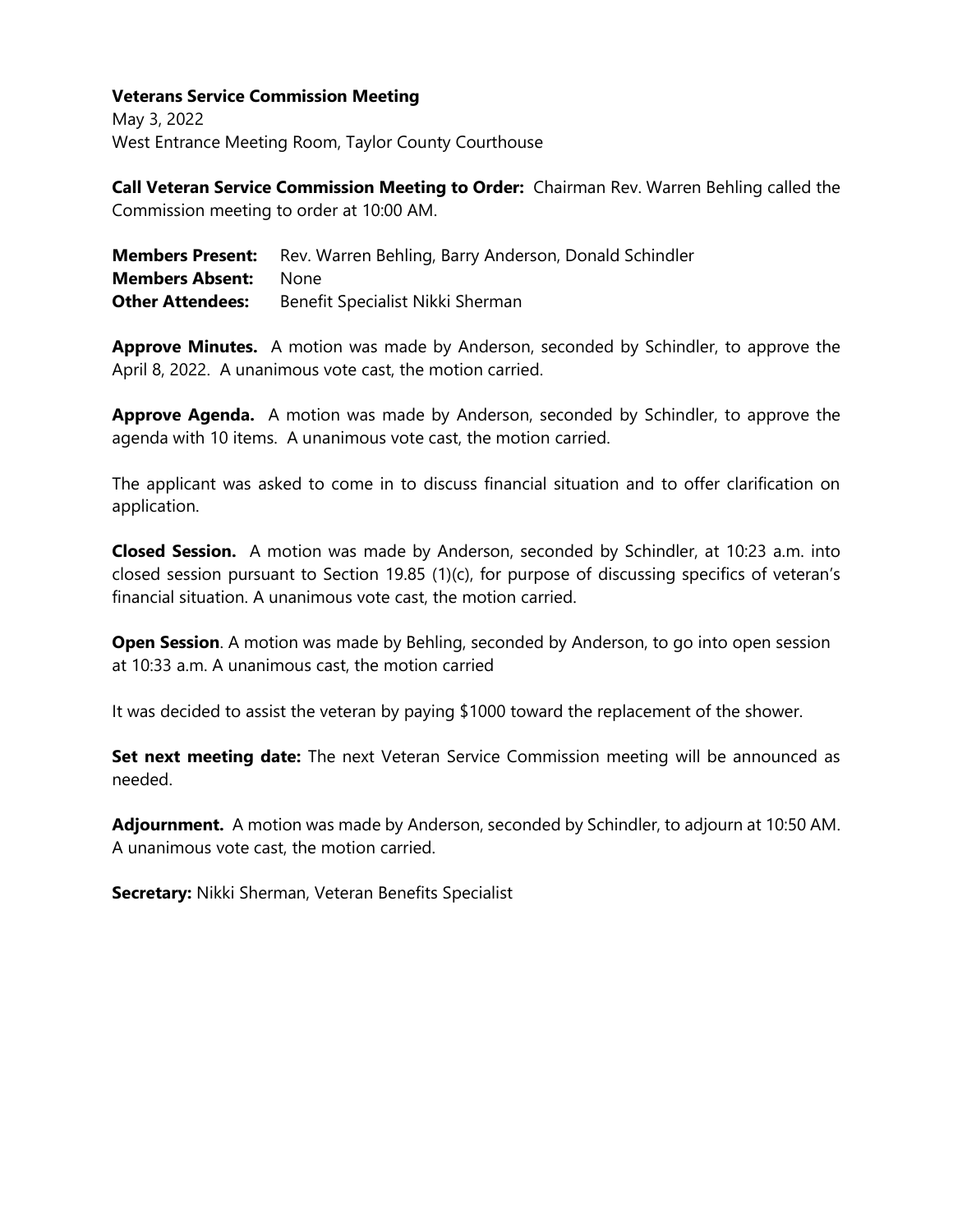## **Veterans Service Commission Meeting**

April 8, 2022 West Entrance Meeting Room, Taylor County Courthouse

**Call Veteran Service Commission Meeting to Order:** Chairman Rev. Warren Behling called the Commission meeting to order at 2:00 PM.

**Members Present:** Rev. Warren Behling, Barry Anderson, Donald Schindler **Members Absent:** None **Other Attendees:** CVSO Shellie Shaw, Benefit Specialist Nikki Sherman, Brian Wilson, Star News.

**Approve Minutes.** A motion was made by Anderson, seconded by Schindler, to approve the August 10, 2021. A unanimous vote cast, the motion carried.

**Approve Agenda.** A motion was made by Anderson, seconded by Schindler, to approve the agenda. A unanimous vote cast, the motion carried.

**2021 Approved Annual Report.** Mrs. Shaw presented the 2021 approved annual report. The report will be updated with the year-end final budget numbers when they are available. Mrs. Shaw noted there were no budget changes for 2021. Mrs. Shaw explained how the VSO handles hospice care with Veterans. On page 4, Mrs. Shaw explained the administrated numbers and the increase in numbers are highlighted. Mrs. Shaw explained the WDVA grant and that it will be \$11,000. Mrs. Shaw also presented the donations from our community. The donations are being used for the Veterans Outreach Day as well as unmet needs for veterans. Also talked about the increase in office visits, phone calls, and the busyness of the office. It was explained that this annual report was already approved on 3/4/22, this was just a FYI to the commission.

**Office Hours.** There was discussion between the commission and Mrs. Shaw and Mrs. Sherman regarding the number of hours being worked. Mr. Anderson stated that he has talked to different Veterans in the area, and he was very happy with everything that he is hearing on the work Mrs. Shaw and Mrs. Sherman are doing in the office and for our local Veterans. He also stated that Veterans not only have physical wounds but also mental health wounds that are just as important. It is nice to see the numbers in the office are going up. Mr. Anderson asked if the CVSO office was ever 40 hours a week? Mrs. Sherman stated that we are 35 hours a week but we both work 40 plus hours a week and comp the extra hours due to the workload. Mr. Anderson stated that we don't have any power to change that, but we can ask the board as private citizens to see about increasing the hours. Mrs. Shaw stated that she knows a lot of our Veterans are very pleased with us and word of mouth is huge, that could be why the increase in our workload.

**Set next meeting date:** The next Veteran Service Commission meeting will be announced as needed.

**Adjournment.** A motion was made by Anderson, seconded by Schindler, to adjourn at 3:30 P.M. A unanimous vote cast, the motion carried.